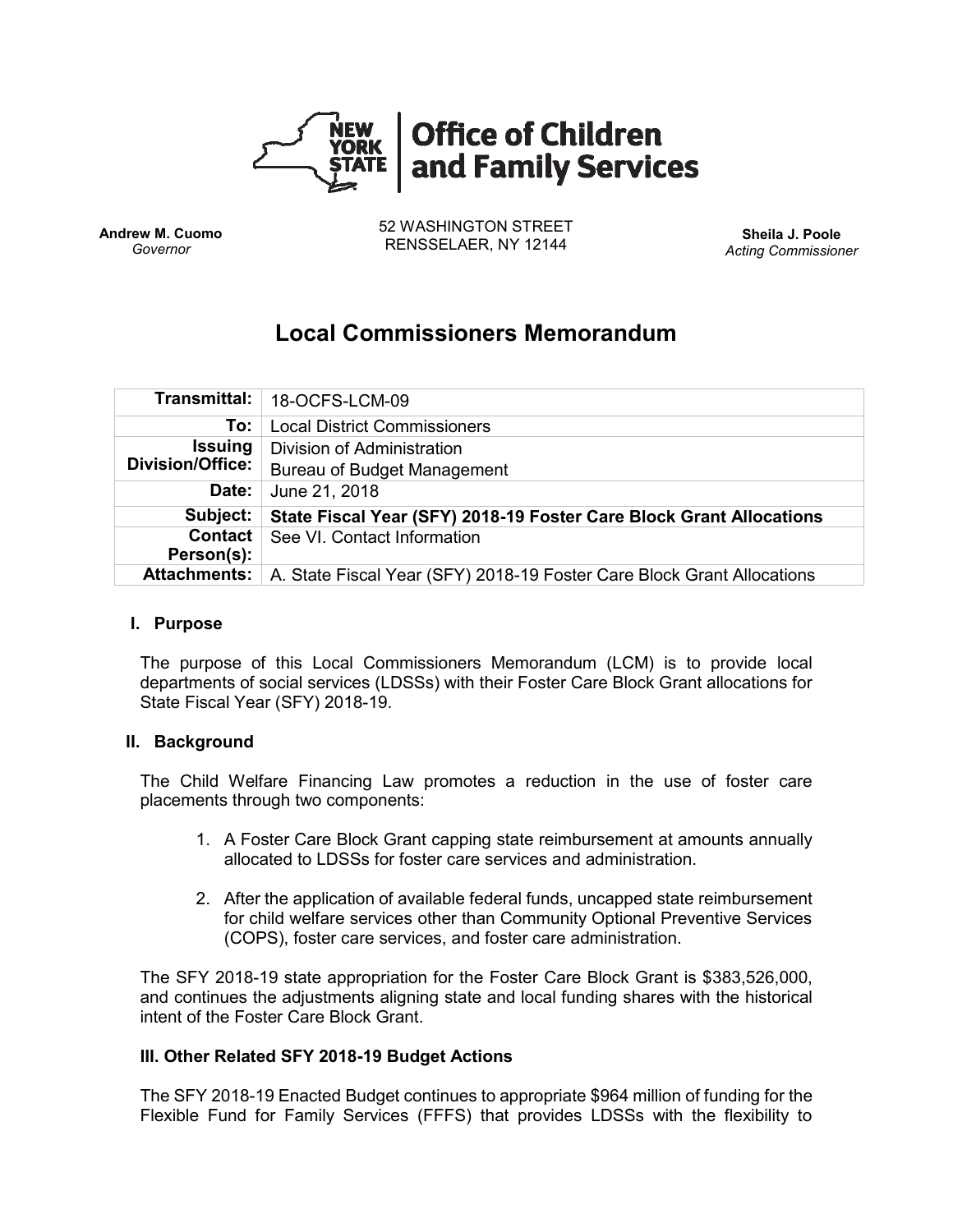determine local funding priorities. For information on what LDSSs can use their FFFS allocation to fund, please refer to the following Administrative Directive (ADM) from the Office of Temporary and Disability Assistance (OTDA): 18-ADM-04 2018-19, *Flexible Fund for Family Services (FFFS)*.

LDSSs will receive separate guidance for indicating the portion of their FFFS allocations they use to reimburse expenditures associated with Emergency Assistance to Families (EAF) Juvenile Delinquents (JD), EAF Persons in Need of Supervision (PINS), EAF Tuition, EAF Foster Care Administration, and EAF Foster Care Maintenance.

An LDSS's claims may be eligible for federal funding even if they exceed the LDSS's Foster Care Block Grant allocation for the current fiscal year if those claims are

- eligible to receive federal funding under Title IV-E Foster Care, Chaffee Independent Living, or EAF; and
- up to the amount of the LDSS's FFFS allocation it chooses to use for EAF JD, EAF PINS, EAF Tuition, EAF Foster Care Administration, or EAF Foster Care Maintenance Actions.

### **IV. Program Implications**

The Foster Care Block Grant includes state reimbursement for the following foster care services during SFY 2018-19:

- Care and maintenance, including clothing and special payments; supervision; administrative costs claimed on Schedule D-2 and Schedule K; and tuition costs for foster children placed in New York State Office of Mental Health (OMH) licensed residential treatment facilities, as well as in New York State Office of Children and Family Services (OCFS)-licensed child care institutions, other than tuition costs for New York City foster children
- New York City Administration for Children's Services (ACS) Close to Home (CTH) program non-secure CTH foster care expenditures may be claimed for reimbursement as 100 percent state share using Foster Care Block Grant funds subject to the limitation on state reimbursement for tuition expenditures.
- Supervision of foster care children in federally funded job corps programs
- Care, maintenance, supervision, and tuition of adjudicated JD and PINS placed in residential programs operated by authorized agencies and in out-of-state residential programs except for tuition for New York City foster children, including adjudicated JD and PINS
- Provision and administration of the Kinship Guardianship Assistance Program (KinGAP), including: assistance payments to relative and successor guardians made until the child's  $18<sup>th</sup>$  birthday or until the child's 21st birthday if certain requirements are met; and nonrecurring guardianship expenses. For more information on KinGAP, please refer to 11-OCFS-ADM-03 and 18-OCFS-ADM-03. For more information on KinGAP successor guardians, please refer to 16-OCFS-ADM-10.

Except for regular foster boarding home programs and pass-through payments to foster parents, Section 398-a of the Social Services Law prohibits LDSSs from paying less than the Maximum State Aid Rates (MSAR) established by OCFS for congregate care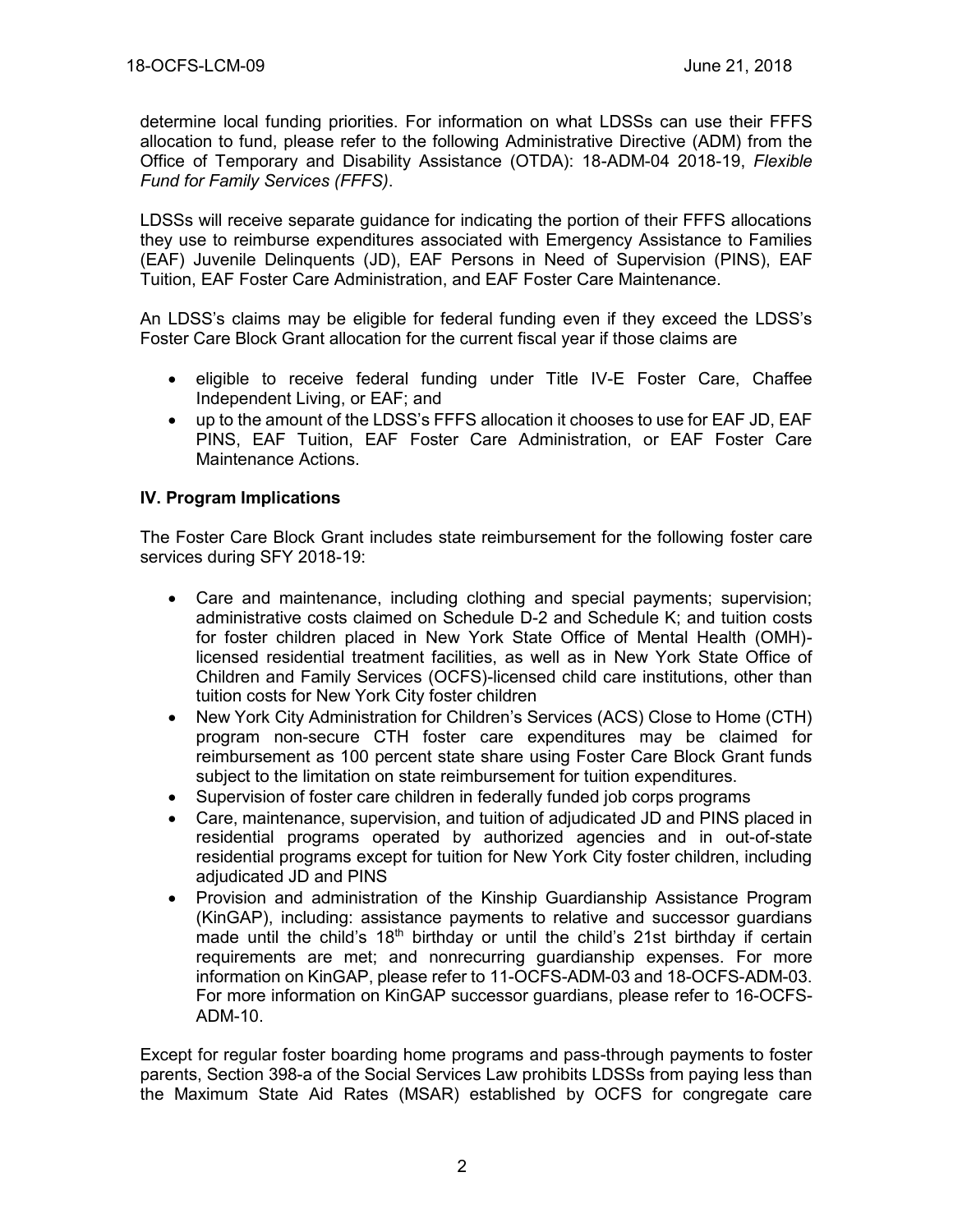programs and for administrative and services rates for therapeutic, special needs, or emergency foster home programs operated by a voluntary agency.

If an LDSS claims less than its full Foster Care Block Grant allocation, it may use the unexpended funds in the next SFY for the LDSS's expenditures on the following services:

- Preventive, including reunification
- Independent living
- Aftercare

The Foster Care Block Grant **can't** be used for the following:

- Federal reimbursement for foster care costs<sup>1</sup>
- Tuition costs for New York City foster children
- State expenditures made on behalf of youth placed in OCFS-operated facilities
- State reimbursement for claims that have separate appropriations available for expenditures, such as the following:
	- ❖ Committee on Special Education (CSE) payments
	- ❖ Dormitory Authority payments in excess of the Foster Care Block Grant (See Fiscal Reference Manual Volume 2 Chapter 4 – Institutional Rates)
	- ❖ Foster care and kinship services for Indian tribes
	- ❖ Medical assistance payments for children in foster care
	- ❖ Independent Living Services (except for those LDSSs that have funds left over from their SFY 2017-18 Foster Care Block Grant allocation – See V. Claiming)

#### **Allocation Methodology**

 $\overline{\phantom{a}}$ 

The claims-based methodology used to allocate the Foster Care Block Grant funding continues the focus on safety, well-being, and permanency for children while a set-aside incentive encourages LDSSs to intensify their efforts to reduce foster care days.

The SFY 2018-19 appropriation for state reimbursement for foster care services is \$383,526,000 and is allocated as follows:

- \$347,076,000 of the appropriation is allocated to LDSSs according to their respective shares of statewide gross original and supplemental foster care claims net of cancellations and refunds for the 12-month period ending June 30, 2017 and submitted to the state on or before January 2, 2018.
- \$9,112,500 (25 percent of a set-aside incentive) per the reduction in the utilization of foster care days from Federal Fiscal Year (FFY) 2013 to FFY 2015
- \$27,337,500 (75 percent of a set-aside incentive) per the reduction in the utilization of foster care days from FFY 2015 to FFY 2017

LDSS allocations for each component of the SFY 2018-19 Foster Care Block Grant are provided in Attachment A.

<sup>&</sup>lt;sup>1</sup> Federal reimbursement will not be affected by the Foster Care Block Grant and will be settled through claim settlements subject to the availability of federal funds.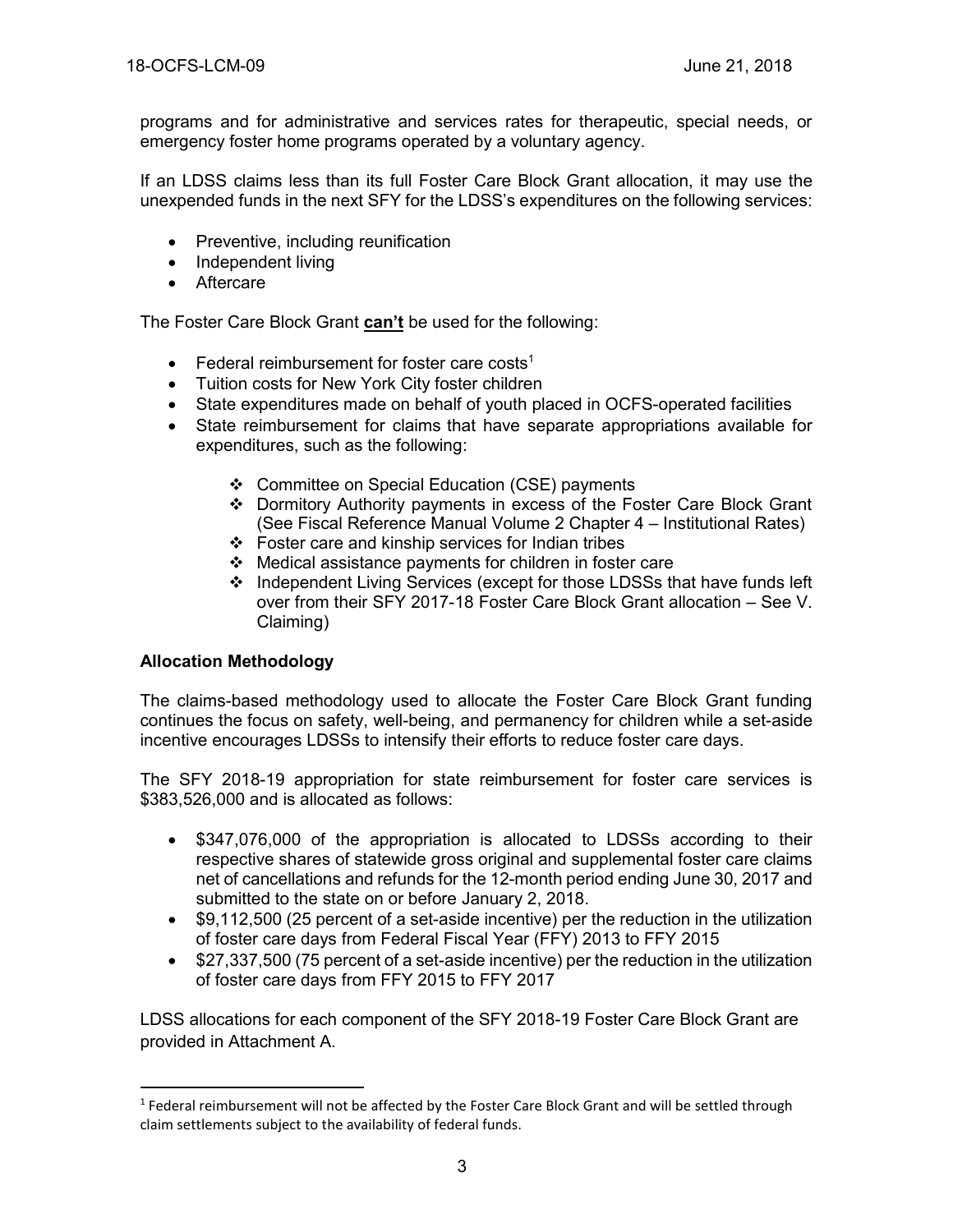## **V. Claiming**

There is no Maintenance of Effort (MOE) requirement associated with the Foster Care Block Grant.

Foster Care Block Grant costs are reimbursed during the SFY through a bottom-line adjustment instead of a claim settlement. Submitted claims for a particular SFY year that do not receive state reimbursement during that SFY may not be claimed against the next year and there is no additional state funding if an LDSS exceeds its allocation for a particular fiscal year.

### **Reimbursement Schedule for the SFY 2018-19 Foster Care Block Grant**

| <b>Foster Care Maintenance Claims</b>                                         | January 1, 2018 through December 31, 2018  |
|-------------------------------------------------------------------------------|--------------------------------------------|
| <b>Foster Care Administration Claims</b>                                      | October 1, 2017 through September 30, 2018 |
| Foster Care Tuition Claims for Eligible<br><b>Counties and Municipalities</b> | January 1, 2018 through December 31, 2018  |
| RF17 Claim Package                                                            | October 1, 2018 through September 30, 2019 |

Please refer to the *Fiscal Reference Manual* (FRM) available at <https://otda.ny.gov/resources/fiscal-reference/> for instructions on claiming the Foster Care Block Grant expenditures:

| Program Type       | Schedule                 | Form Number        | <b>FRM Volume</b> | <b>FRM Chapter</b> |
|--------------------|--------------------------|--------------------|-------------------|--------------------|
| <b>Foster Care</b> | Schedule K               | LDSS-3479          | Volume 2          | Chapter 3          |
| <b>Foster Care</b> | Schedule H               | LDSS-4283          | Volume 2          | Chapter 3          |
| <b>Foster Care</b> | Schedule D-2             | LDSS-2347-B        | Volume 3          | Chapter 9          |
| <b>Foster Care</b> | Schedule RF-17 Statement | LDSS-4975          | Volume 3          | Chapter 18         |
| <b>KinGAP</b>      | Schedule K               | LDSS-3479          | Volume 2          | Chapter 3          |
| <b>KinGAP</b>      | Schedule D-2             | <b>LDSS-2347-B</b> | Volume 3          | Chapter 9          |

### **Unclaimed Foster Care Block Grant**

SFY 2018-2019 Unclaimed Foster Care Block Grant funds that an eligible LDSS uses during SFY 2019-2020 for eligible preventive, independent living, or aftercare services must be reported through the RF17 Claim Package:

- Identify these costs as F17 functional costs and report them in RF2A claim package, Schedule D, column F17.
- Report the individual project costs under project label FCBG Savings FY 2019 on LDSS-4975A, *RF-17 Worksheet, Distribution of Allocated Costs to Other Reimbursable Projects*.
- For October 1, 2018, through September 30, 2019, report program costs as Object of Expense 37 – Special Project Program Expense on LDSS-923B, *Summary-Program, Schedule of Payments for Expenses Other Than Salaries for Other Reimbursable Programs*, page 2.
- Report total project costs and share on LDSS-4975, *Monthly Statement of Special Project Claims Federal and State Aid (RF-17*).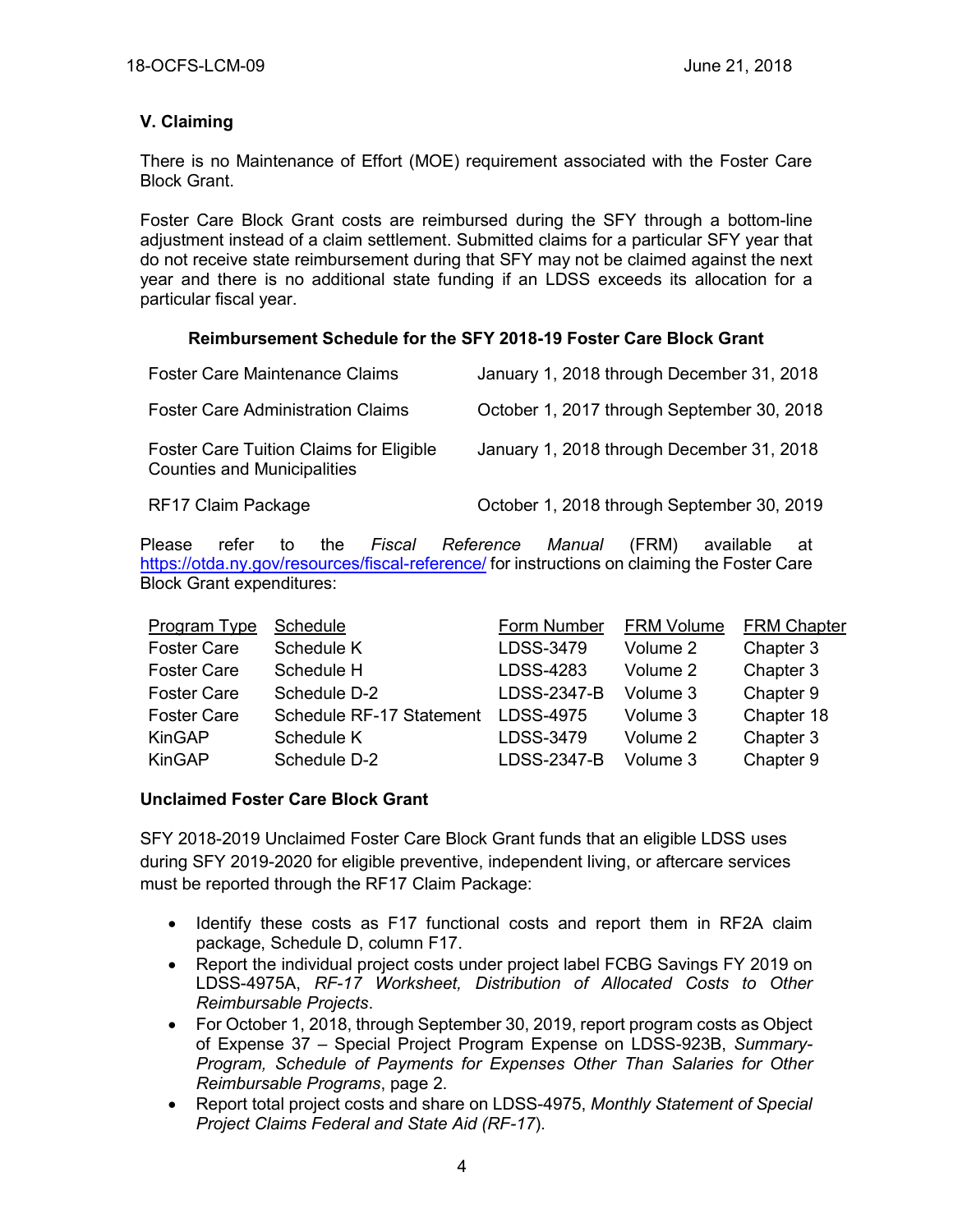• The reported expenditures are eligible for 100 percent state reimbursement up to the amount of the unclaimed Foster Care Block Grant funds from the SFY 2018- 2019 allocation. If the LDSS has insufficient unclaimed Foster Care Block Grant funds available from the SFY 2018-2019 allocation, the claims are subject to 62 percent state reimbursement net of any available federal funds.

#### **VI. Contact Information**

Please see the chart below to determine how to direct your Foster Care Block Grant questions:

| <b>Topic</b>       | <b>LDSS Region</b>   | <b>Contact Person</b>   | <b>Contact Phone</b> | <b>Contact Email Address</b> |
|--------------------|----------------------|-------------------------|----------------------|------------------------------|
| <b>Allocations</b> | All                  | <b>Christine Bowers</b> | (518) 474-1361       | Christine.Bowers@ocfs.ny.gov |
| Program            | <b>Buffalo</b>       | Amanda Darling          | (716) 847-3145       | Amanda.Darling@ocfs.ny.gov   |
|                    | Rochester            | Karen Buck              | (585) 238-8201       | Karen.Buck@ocfs.ny.gov       |
|                    | Syracuse             | Sara Simon              | (315) 423-1200       | Sara.Simon@ocfs.ny.gov       |
|                    | Albany               | John Lockwood           | (518) 486-7078       | John.Lockwood@ocfs.ny.gov    |
|                    | <b>Spring Valley</b> | Yolanda Désarmé         | (845) 708-2498       | Yolanda.Desarme@ocfs.ny.gov  |
|                    | New York City        | Ronni Fuchs             | (212) 383-1676       | Ronni.Fuchs@ocfs.ny.gov      |
| <b>FFFS</b>        | All                  | Susanne Haag            | (518) 486-6291       | Susanne.Haag@otda.ny.gov     |
| Claiming           | Regions 1-4          | Dan Stuhlman            | $(518)$ 474-7549     | Dan.Stuhlman@otda.ny.gov     |
|                    | Regions 5 & 6        | Michael Simon           | $(212)$ 961-8250     | Michael.Simon@otda.ny.gov    |

\_\_\_\_\_\_\_\_\_\_\_\_\_\_\_\_\_\_\_\_\_\_\_\_\_\_\_\_\_\_\_\_\_\_\_\_\_\_\_\_\_\_\_\_\_\_\_\_\_\_\_\_\_\_\_\_\_\_\_\_\_

#### */s/ Derek J. Holtzclaw*

**Issued By:** Name: Derek J. Holtzclaw Title: Deputy Commissioner for Administration Division/Office: Administration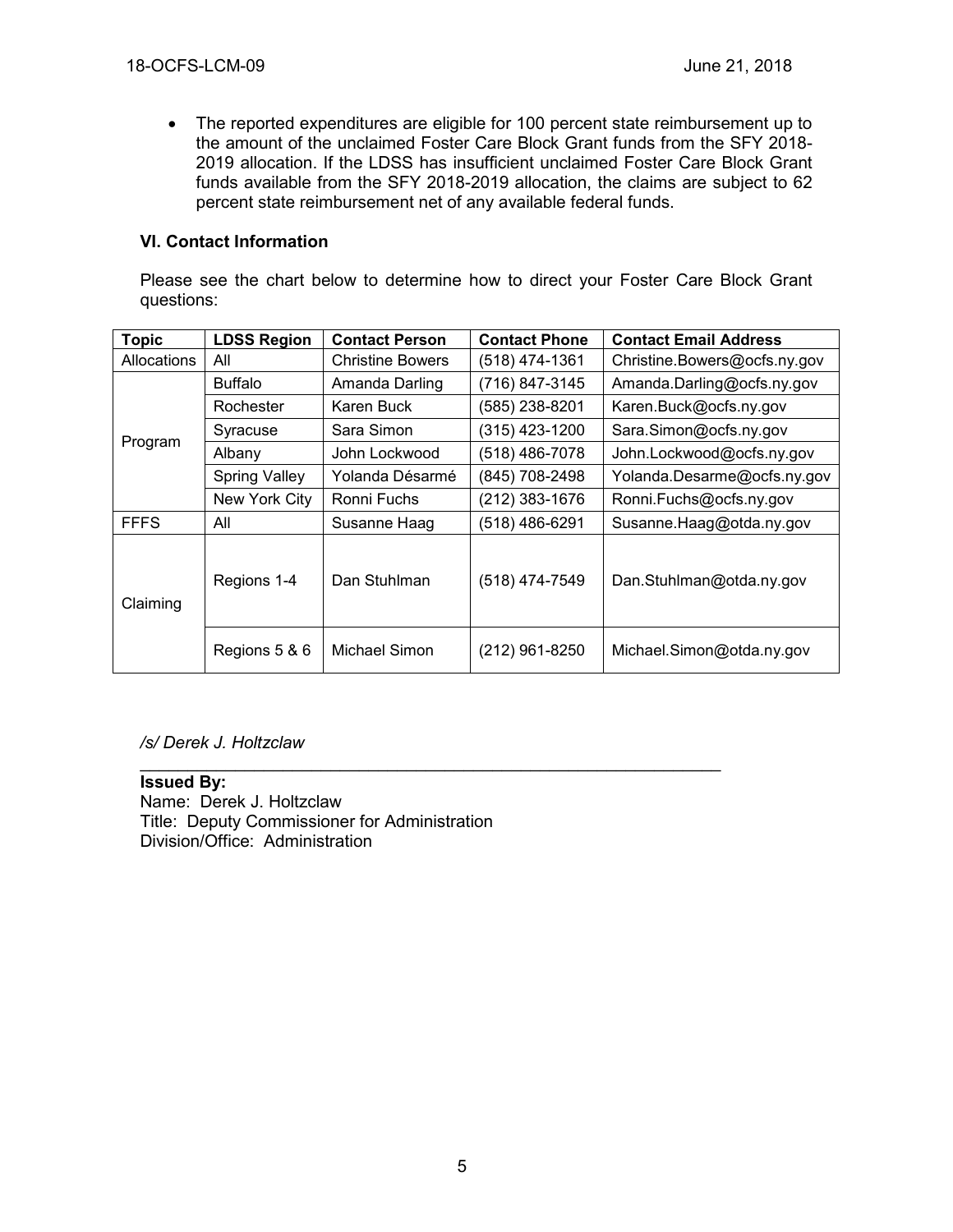# **Attachment A**

# **State Fiscal Year (SFY) 2018-19 Foster Care Block Grant Allocations**

|                 | <b>Prorated Foster</b> | <b>Set Aside Based</b><br>on Trended<br><b>Change for</b> | <b>Set Aside Based</b><br>on Trended<br><b>Change for</b> |                   |
|-----------------|------------------------|-----------------------------------------------------------|-----------------------------------------------------------|-------------------|
| <b>District</b> | <b>Care Claims</b>     | 2013-2015                                                 | 2015-2017                                                 | <b>Allocation</b> |
| Albany          | \$5,451,116            | \$0                                                       | \$0                                                       | \$5,451,116       |
| Allegany        | \$1,120,616            | \$0                                                       | \$425,445                                                 | \$1,546,061       |
| <b>Broome</b>   | \$5,234,494            | \$202,776                                                 | \$99,743                                                  | \$5,537,013       |
| Cattaraugus     | \$1,495,673            | \$0                                                       | \$427,910                                                 | \$1,923,583       |
| Cayuga          | \$1,680,187            | \$68,248                                                  | \$134,157                                                 | \$1,882,592       |
| Chautauqua      | \$1,893,897            | \$10,589                                                  | \$56,961                                                  | \$1,961,447       |
| Chemung         | \$1,774,931            | \$16,039                                                  | \$0                                                       | \$1,790,970       |
| Chenango        | \$773,595              | \$28,585                                                  | \$0                                                       | \$802,180         |
| Clinton         | \$1,608,647            | \$0                                                       | \$396,843                                                 | \$2,005,490       |
| Columbia        | \$1,876,431            | \$75,689                                                  | \$456,725                                                 | \$2,408,845       |
| Cortland        | \$814,058              | \$171,276                                                 | \$245,981                                                 | \$1,231,315       |
| Delaware        | \$613,577              | \$17,974                                                  | \$313,774                                                 | \$945,325         |
| <b>Dutchess</b> | \$7,435,890            | \$0                                                       | \$262,412                                                 | \$7,698,302       |
| Erie            | \$18,422,844           | \$0                                                       | \$0                                                       | \$18,422,845      |
| <b>Essex</b>    | \$650,649              | \$7,630                                                   | \$0                                                       | \$658,279         |
| Franklin        | \$1,142,208            | \$0                                                       | \$0                                                       | \$1,142,208       |
| Fulton          | \$1,285,169            | \$9,098                                                   | \$7,394                                                   | \$1,301,661       |
| Genesee         | \$1,318,325            | \$0                                                       | \$107,168                                                 | \$1,425,493       |
| Greene          | \$1,537,164            | \$68,826                                                  | \$69,224                                                  | \$1,675,214       |
| Hamilton        | \$55,296               | \$0                                                       | \$0                                                       | \$55,296          |
| Herkimer        | \$1,419,472            | \$51,108                                                  | \$0                                                       | \$1,470,580       |
| Jefferson       | \$1,589,830            | \$26,094                                                  | \$0                                                       | \$1,615,924       |
| Lewis           | \$248,814              | \$0                                                       | \$18,683                                                  | \$267,497         |
| Livingston      | \$1,212,352            | \$6,006                                                   | \$0                                                       | \$1,218,358       |
| Madison         | \$1,145,821            | \$44,201                                                  | \$181,078                                                 | \$1,371,100       |
| Monroe          | \$9,786,440            | \$158,606                                                 | \$285,659                                                 | \$10,230,705      |
| Montgomery      | \$1,171,170            | \$0                                                       | \$0                                                       | \$1,171,170       |
| Nassau          | \$7,099,902            | \$151,567                                                 | \$520,016                                                 | \$7,771,485       |
| Niagara         | \$3,121,566            | \$0                                                       | \$151,501                                                 | \$3,273,068       |
| Oneida          | \$5,025,172            | \$0                                                       | \$289,219                                                 | \$5,314,392       |
| Onondaga        | \$8,679,417            | \$0                                                       | \$122,321                                                 | \$8,801,738       |
| Ontario         | \$1,623,664            | \$0                                                       | \$116,053                                                 | \$1,739,717       |
| Orange          | \$7,587,158            | \$135,962                                                 | \$0                                                       | \$7,723,120       |
| Orleans         | \$663,605              | \$1,457                                                   | \$0                                                       | \$665,062         |
| Oswego          | \$2,242,194            | \$35,648                                                  | \$0                                                       | \$2,277,842       |
| Otsego          | \$755,994              | \$65,290                                                  | \$0                                                       | \$821,284         |
| Putnam          | \$894,756              | \$868                                                     | \$0                                                       | \$895,624         |